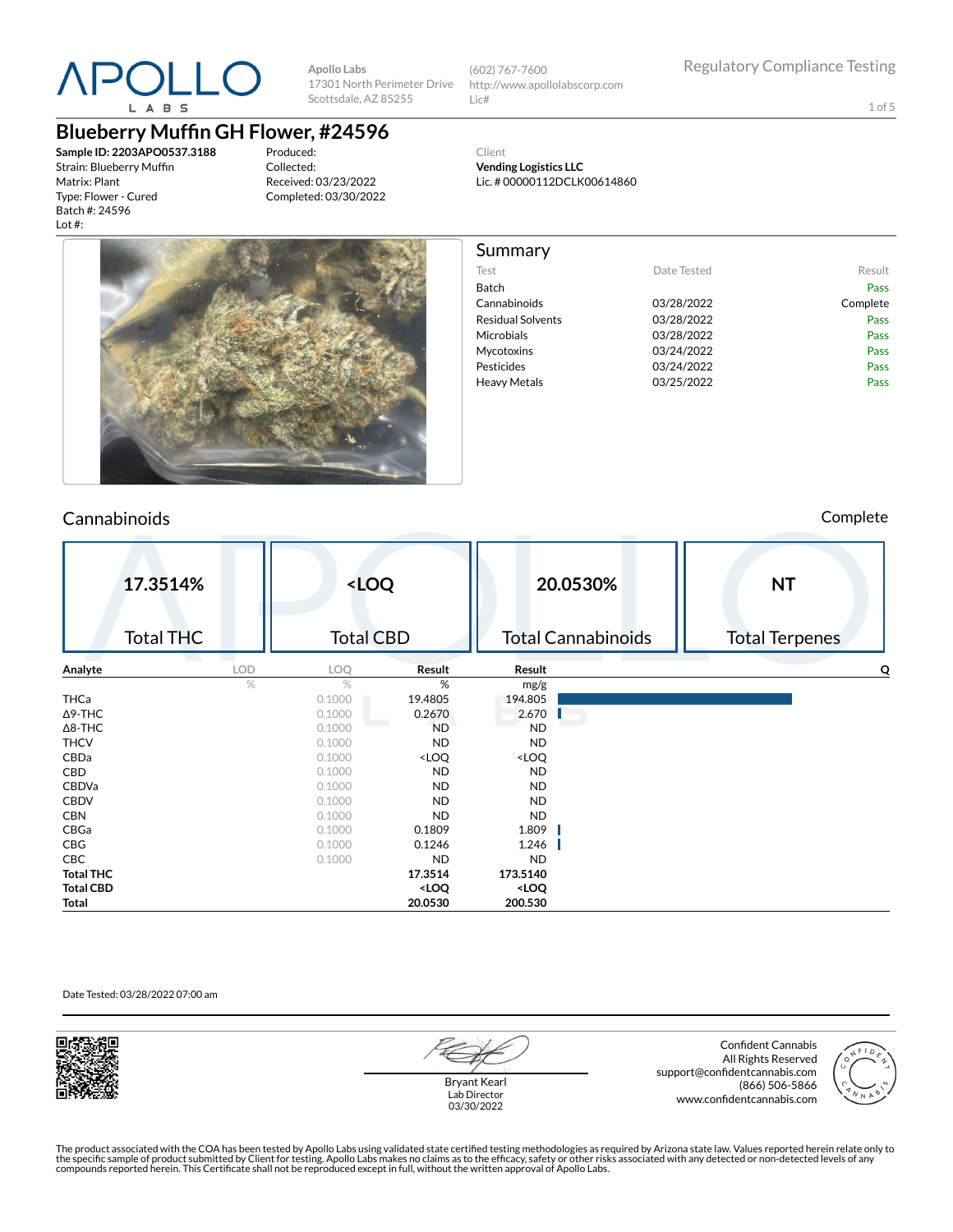

(602) 767-7600 http://www.apollolabscorp.com Lic#

2 of 5

# **Blueberry Muffin GH Flower, #24596**

**Sample ID: 2203APO0537.3188** Strain: Blueberry Muffin Matrix: Plant Type: Flower - Cured Batch #: 24596 Lot #:

Produced: Collected: Received: 03/23/2022 Completed: 03/30/2022

Client **Vending Logistics LLC** Lic. # 00000112DCLK00614860

# Pesticides **Passage of the Contract of Contract Contract of Contract Contract Contract Contract Contract Contract Contract Contract Contract Contract Contract Contract Contract Contract Contract Contract Contract Contract**

| Analyte             | LOO        | Limit      | <b>Units</b> | <b>Status</b> | о              | Analyte                   | .OO        | Limit      | Units      | <b>Status</b> | Q     |
|---------------------|------------|------------|--------------|---------------|----------------|---------------------------|------------|------------|------------|---------------|-------|
|                     | <b>PPM</b> | <b>PPM</b> | <b>PPM</b>   |               |                |                           | <b>PPM</b> | <b>PPM</b> | <b>PPM</b> |               |       |
| Abamectin           | 0.2500     | 0.5000     | <b>ND</b>    | Pass          |                | Hexythiazox               | 0.5000     | 1.0000     | <b>ND</b>  | Pass          |       |
| Acephate            | 0.2000     | 0.4000     | <b>ND</b>    | Pass          |                | Imazalil                  | 0.1000     | 0.2000     | <b>ND</b>  | Pass          |       |
| Acequinocyl         | 1.0000     | 2.0000     | <b>ND</b>    | Pass          | M1             | Imidacloprid              | 0.2000     | 0.4000     | <b>ND</b>  | Pass          |       |
| Acetamiprid         | 0.1000     | 0.2000     | <b>ND</b>    | Pass          |                | Kresoxim Methyl           | 0.2000     | 0.4000     | <b>ND</b>  | Pass          |       |
| Aldicarb            | 0.2000     | 0.4000     | <b>ND</b>    | Pass          |                | Malathion                 | 0.1000     | 0.2000     | <b>ND</b>  | Pass          |       |
| Azoxystrobin        | 0.1000     | 0.2000     | <b>ND</b>    | Pass          |                | Metalaxvl                 | 0.1000     | 0.2000     | <b>ND</b>  | Pass          |       |
| <b>Bifenazate</b>   | 0.1000     | 0.2000     | <b>ND</b>    | Pass          |                | Methiocarb                | 0.1000     | 0.2000     | <b>ND</b>  | Pass          |       |
| Bifenthrin          | 0.1000     | 0.2000     | <b>ND</b>    | Pass          | M <sub>2</sub> | Methomyl                  | 0.2000     | 0.4000     | <b>ND</b>  | Pass          |       |
| <b>Boscalid</b>     | 0.2000     | 0.4000     | <b>ND</b>    | Pass          |                | Myclobutanil              | 0.1000     | 0.2000     | <b>ND</b>  | Pass          |       |
| Carbarvl            | 0.1000     | 0.2000     | <b>ND</b>    | Pass          |                | Naled                     | 0.2500     | 0.5000     | <b>ND</b>  | Pass          |       |
| Carbofuran          | 0.1000     | 0.2000     | <b>ND</b>    | Pass          |                | Oxamyl                    | 0.5000     | 1.0000     | <b>ND</b>  | Pass          |       |
| Chlorantraniliprole | 0.1000     | 0.2000     | <b>ND</b>    | Pass          |                | Paclobutrazol             | 0.2000     | 0.4000     | <b>ND</b>  | Pass          |       |
| Chlorfenapyr        | 0.5000     | 1.0000     | <b>ND</b>    | Pass          | M <sub>2</sub> | Permethrins               | 0.1000     | 0.2000     | <b>ND</b>  | Pass          | V1 M2 |
| Chlorpyrifos        | 0.1000     | 0.2000     | <b>ND</b>    | Pass          | M <sub>2</sub> | Phosmet                   | 0.1000     | 0.2000     | <b>ND</b>  | Pass          |       |
| Clofentezine        | 0.1000     | 0.2000     | <b>ND</b>    | Pass          |                | <b>Piperonyl Butoxide</b> | 1.0000     | 2.0000     | <b>ND</b>  | Pass          |       |
| Cyfluthrin          | 0.5000     | 1.0000     | <b>ND</b>    | Pass          | M <sub>2</sub> | Prallethrin               | 0.1000     | 0.2000     | <b>ND</b>  | Pass          |       |
| Cypermethrin        | 0.5000     | 1.0000     | <b>ND</b>    | Pass          | M <sub>2</sub> | Propiconazole             | 0.2000     | 0.4000     | <b>ND</b>  | Pass          |       |
| Daminozide          | 0.5000     | 1.0000     | <b>ND</b>    | Pass          | M <sub>2</sub> | Propoxur                  | 0.1000     | 0.2000     | <b>ND</b>  | Pass          |       |
| Diazinon            | 0.1000     | 0.2000     | <b>ND</b>    | Pass          |                | Pyrethrins                | 0.5000     | 1.0000     | <b>ND</b>  | Pass          |       |
| <b>Dichlorvos</b>   | 0.0500     | 0.1000     | <b>ND</b>    | Pass          |                | Pyridaben                 | 0.1000     | 0.2000     | <b>ND</b>  | Pass          |       |
| Dimethoate          | 0.1000     | 0.2000     | <b>ND</b>    | Pass          |                | Spinosad                  | 0.1000     | 0.2000     | <b>ND</b>  | Pass          | M1    |
| Ethoprophos         | 0.1000     | 0.2000     | <b>ND</b>    | Pass          |                | Spiromesifen              | 0.1000     | 0.2000     | <b>ND</b>  | Pass          |       |
| Etofenprox          | 0.2000     | 0.4000     | <b>ND</b>    | Pass          |                | Spirotetramat             | 0.1000     | 0.2000     | <b>ND</b>  | Pass          |       |
| Etoxazole           | 0.1000     | 0.2000     | <b>ND</b>    | Pass          |                | Spiroxamine               | 0.2000     | 0.4000     | <b>ND</b>  | Pass          | M1    |
| Fenoxycarb          | 0.1000     | 0.2000     | <b>ND</b>    | Pass          |                | Tebuconazole              | 0.2000     | 0.4000     | <b>ND</b>  | Pass          |       |
| Fenpyroximate       | 0.2000     | 0.4000     | <b>ND</b>    | Pass          |                | Thiacloprid               | 0.1000     | 0.2000     | <b>ND</b>  | Pass          |       |
| Fipronil            | 0.2000     | 0.4000     | <b>ND</b>    | Pass          |                | Thiamethoxam              | 0.1000     | 0.2000     | <b>ND</b>  | Pass          |       |
| Flonicamid          | 0.5000     | 1.0000     | <b>ND</b>    | Pass          |                | Trifloxystrobin           | 0.1000     | 0.2000     | <b>ND</b>  | Pass          |       |
| Fludioxonil         | 0.2000     | 0.4000     | <b>ND</b>    | Pass          |                |                           |            |            |            |               |       |

## **Herbicides**

| Analyte       | $\sim$<br>LV.                | Limit                     | Units                   | <b>Status</b> |  |
|---------------|------------------------------|---------------------------|-------------------------|---------------|--|
|               | <b>DDN</b><br>- I V          | DDN                       | <b>PPM</b>              |               |  |
| Pendimethalin | $-\cap$<br>1 0 5 1<br>u.ujuu | $A \cap \cap C$<br>U.IUUU | N <sub>II</sub><br>17 L | Pass          |  |

Date Tested: 03/24/2022 07:00 am



Bryant Kearl Lab Director 03/30/2022

Confident Cannabis All Rights Reserved support@confidentcannabis.com (866) 506-5866 www.confidentcannabis.com

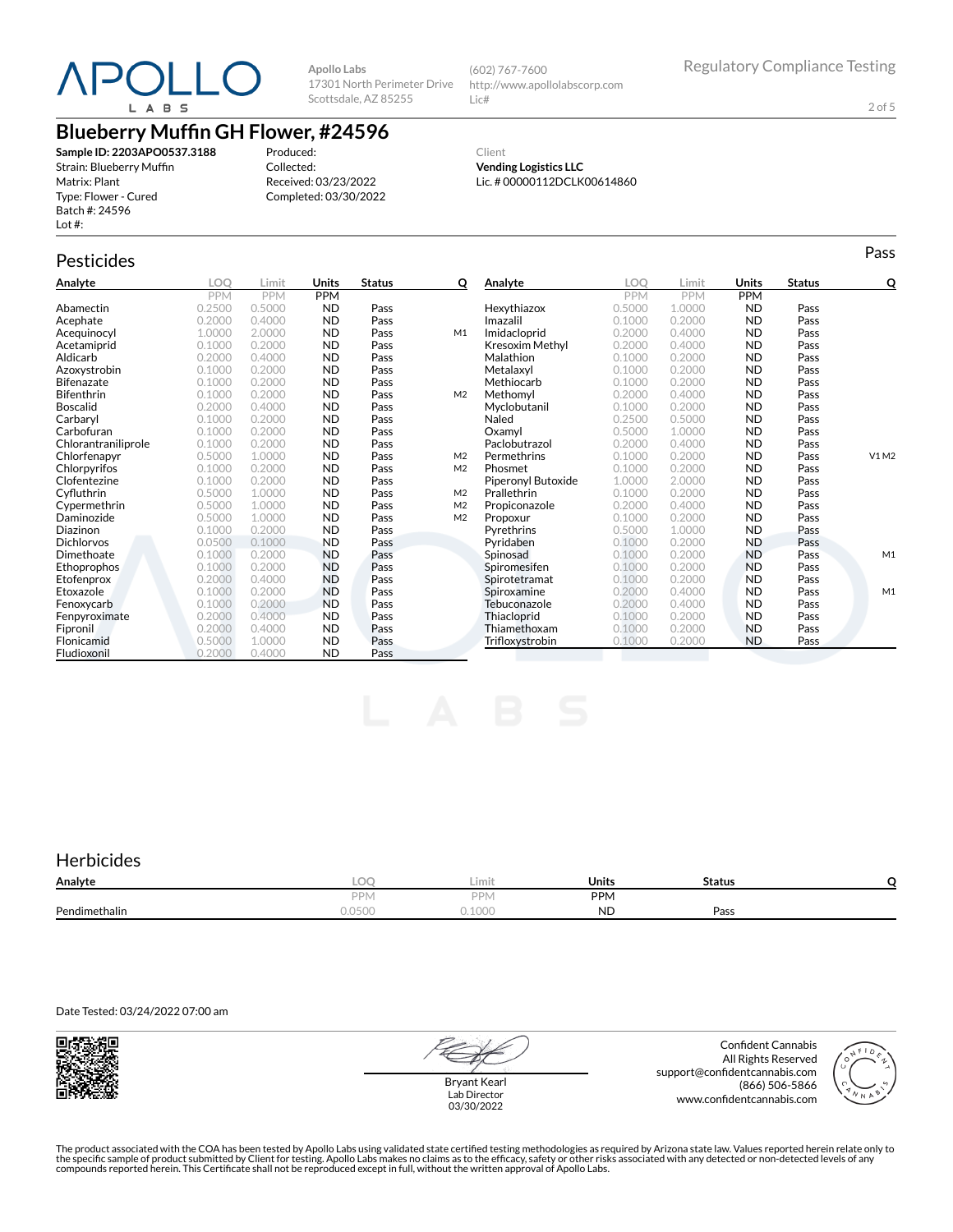

(602) 767-7600 http://www.apollolabscorp.com Lic#

3 of 5

# **Blueberry Muffin GH Flower, #24596**

**Sample ID: 2203APO0537.3188** Strain: Blueberry Muffin Matrix: Plant Type: Flower - Cured Batch #: 24596 Lot #:

Produced: Collected: Received: 03/23/2022 Completed: 03/30/2022

#### Client **Vending Logistics LLC** Lic. # 00000112DCLK00614860

Microbials Pass **Analyte Limit Result Status Q** Salmonella SPP Detected/Not Detected in 1g ND Pass Aspergillus flavus **Pass**<br>
Aspergillus fumigatus **Pass**<br> **Aspergillus fumigatus Community Constant Detected/Not Detected in 1g Community Ress Pass Aspergillus fumigatus**<br> **Aspergillus niger**<br> **Aspergillus niger**<br> **Detected/Not Detected in 1g** Aspergillus ninger<br>
Aspergillus niger and the Detected/Not Detected in 1g<br>
Aspergillus terreus pass<br>
Detected/Not Detected in 1g ND Pass Detected/Not Detected in 1g

| Analyte | LOC   | Limit | Result    | <b>Status</b> | - |
|---------|-------|-------|-----------|---------------|---|
|         | CFU/g | CFU/g | CFU/g     |               |   |
| E. Coli | 100.0 | 100.0 | <b>ND</b> | Pass          |   |
|         |       |       |           |               |   |

Date Tested: 03/28/2022 12:00 am

### Mycotoxins **Pass**

| Analyte                 | LOD   |            | ∟imit      | <b>Units</b> | <b>Status</b> | O |
|-------------------------|-------|------------|------------|--------------|---------------|---|
|                         | µg/kg | $\mu$ g/kg | $\mu$ g/kg | µg/kg        |               |   |
| <b>B1</b>               |       | 10         | 20         | <b>ND</b>    | Pass          |   |
| <b>B2</b>               |       | 10         | 20         | <b>ND</b>    | Pass          |   |
| G <sub>1</sub>          |       | 10         | 20         | <b>ND</b>    | Pass          |   |
| G <sub>2</sub>          |       | 10         | 20         | <b>ND</b>    | Pass          |   |
| <b>Total Aflatoxins</b> |       |            | 20         | <b>ND</b>    | Pass          |   |
| Ochratoxin A            |       | 上口         | 20         | <b>ND</b>    | Pass          |   |

#### Date Tested: 03/24/2022 07:00 am

### Heavy Metals Pass

| . .<br>Analyte | LOD       | LOC      | Limit     | Units     | <b>Status</b> | C |
|----------------|-----------|----------|-----------|-----------|---------------|---|
|                | $\mu$ g/g | µg/g     | $\mu$ g/g | $\mu$ g/g |               |   |
| Arsenic        | 0.066     | 0.133    | 0.4       | <b>ND</b> | Pass          |   |
| Cadmium        | 0.066     | 0.133    | 0.4       | <b>ND</b> | Pass          |   |
| Lead           | 0.166     | 0.333    |           | <b>ND</b> | Pass          |   |
| Mercury        |           | $\Delta$ | 1 2       | <b>ND</b> | Pass          |   |

Date Tested: 03/25/2022 07:00 am



Bryant Kearl Lab Director 03/30/2022

Confident Cannabis All Rights Reserved support@confidentcannabis.com (866) 506-5866 www.confidentcannabis.com

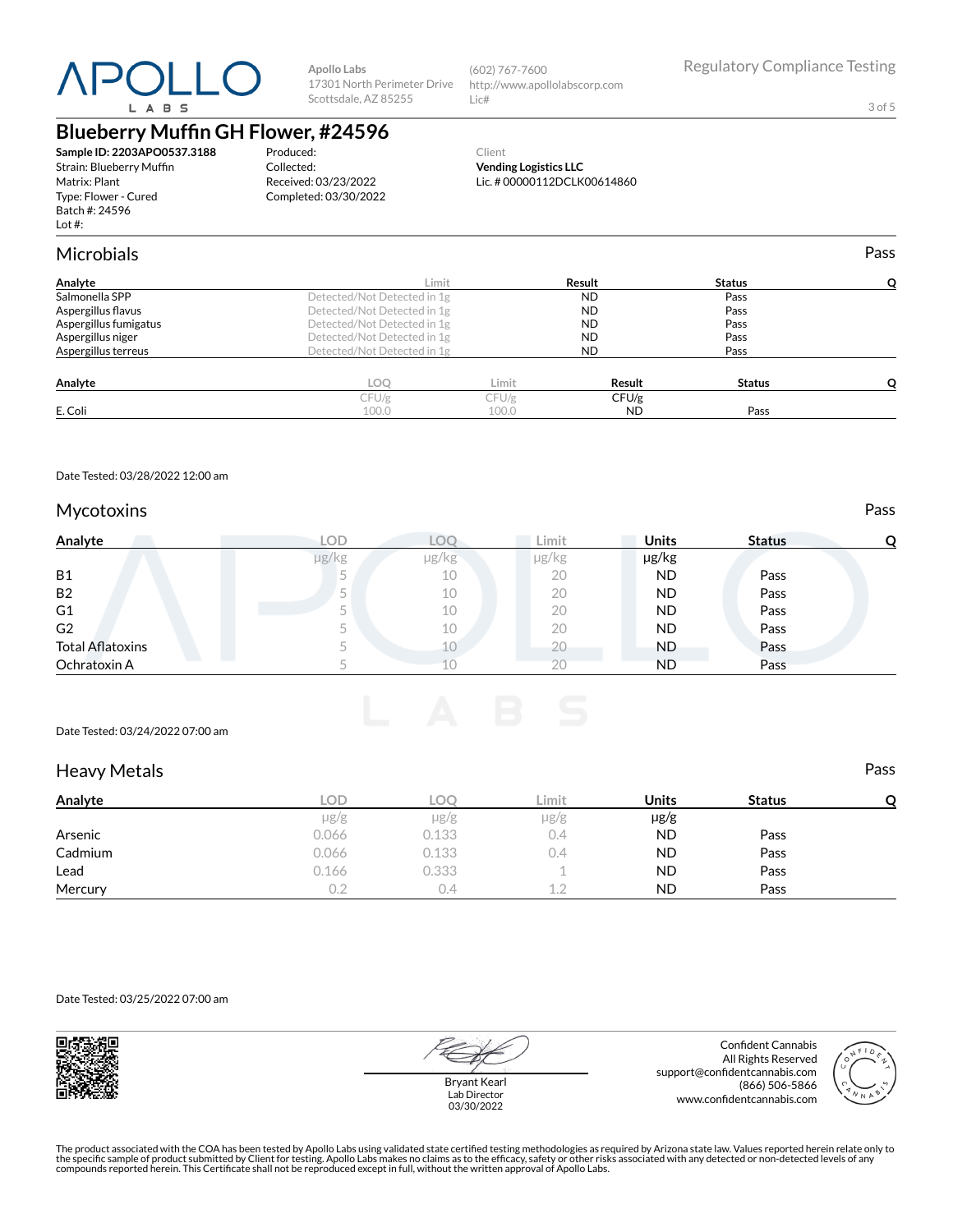

(602) 767-7600 http://www.apollolabscorp.com Lic#

4 of 5

# **Blueberry Muffin GH Flower, #24596**

**Sample ID: 2203APO0537.3188** Strain: Blueberry Muffin Matrix: Plant Type: Flower - Cured Batch #: 24596 Lot #:

Produced: Collected: Received: 03/23/2022 Completed: 03/30/2022

Client **Vending Logistics LLC** Lic. # 00000112DCLK00614860

### Residual Solvents

| Analyte                 | <b>LOO</b> | Limit      | Mass       | <b>Status</b> | Q    |
|-------------------------|------------|------------|------------|---------------|------|
|                         | <b>PPM</b> | <b>PPM</b> | <b>PPM</b> |               | Pass |
| Acetone                 | 381.0000   | 1000.0000  | ND.        | Pass          |      |
| Acetonitrile            | 154.0000   | 410.0000   | ND.        | Pass          |      |
| <b>Benzene</b>          | 1.0000     | 2.0000     | ND.        | Pass          |      |
| <b>Butanes</b>          | 1914.0000  | 5000.0000  | ND.        | Pass          |      |
| Chloroform              | 24.0000    | 60.0000    | ND.        | Pass          |      |
| Dichloromethane         | 231.0000   | 600.0000   | <b>ND</b>  | Pass          |      |
| Ethanol                 | 1910.0000  | 5000.0000  | ND.        | Pass          |      |
| Ethyl-Acetate           | 1907.0000  | 5000.0000  | ND.        | Pass          |      |
| Ethyl-Ether             | 1901.0000  | 5000.0000  | ND.        | Pass          |      |
| n-Heptane               | 1892.0000  | 5000.0000  | ND.        | Pass          |      |
| Hexanes                 | 115.0000   | 290,0000   | ND.        | Pass          |      |
| Isopropanol             | 1915.0000  | 5000.0000  | ND.        | Pass          |      |
| Isopropyl-Acetate       | 1908.0000  | 5000.0000  | ND.        | Pass          |      |
| Methanol                | 1141.0000  | 3000.0000  | ND.        | Pass          |      |
| Pentane                 | 1923.0000  | 5000.0000  | ND.        | Pass          |      |
| Propane                 | 1907.0000  | 5000.0000  | ND.        | Pass          |      |
| Toluene                 | 343,0000   | 890,0000   | ND.        | Pass          |      |
| Xylenes + Ethyl Benzene | 841.0000   | 2170,0000  | ND.        | Pass          |      |
|                         |            |            |            |               |      |

Date Tested: 03/28/2022 07:00 am



Lab Director 03/30/2022

Confident Cannabis All Rights Reserved support@confidentcannabis.com (866) 506-5866 www.confidentcannabis.com



Bryant Kearl